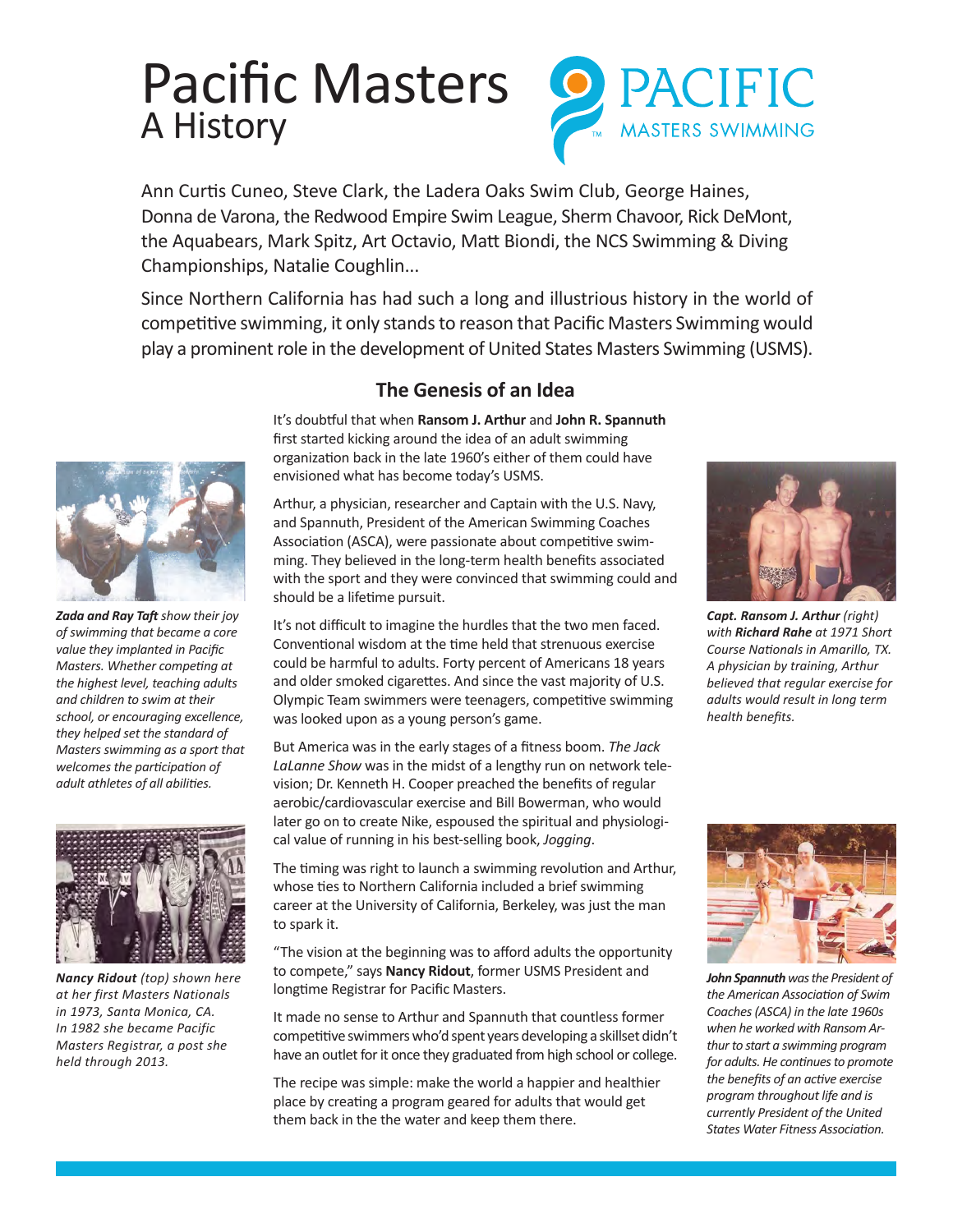#### **Earning Legitimacy**

When Spannuth hosted the first ever National Masters Swimming Championships in his hometown of Amarillo, Texas in 1970, the response was tepid. The event, which featured three age groups—25-34, 35-44 and 45 & older—drew a paltry 46 athletes from 11 teams.

The only team from Northern California at those inaugural championships was Walnut Creek Park & Recreation Department, and the lone representative was **Mike Milliman**, ASCA's Executive Secretary at the time.

"I was in contact with Spannuth and Arthur for about two or three years before that meet ever came to fruition," recalls Milliman. "When John said, 'We're gonna have this meet and we're gonna do it at Phillips 66 in Texas,' I said, 'I'm coming!'"

Milliman not only captured titles in the 100 Back, 100 Fly and 100 I.M., but he also earned the high point award in the Men's 35-44 division. "That meet was the kernel that got everything started," says Milliman.

In the beginning, it was all about raising awareness and earning legitimacy and the sport received both when Swimming World magazine devoted a page and a half to recapping the event.

One of Arthur and Spannuth's first objectives was to enroll the Amateur Athletic Association, the governing body of competitive swimming, in the idea that adult swimming should become an official AAU program.

"They spearheaded this being part of a recognized, organized body so that they would have some credibility," says Ridout.

If the AAU wasn't exactly bowled over by the two men's proposal, it's easy to understand why. Forty-six participants, after all, does not a statement make.

But swimmers are a determined bunch. It's in their nature to be persistent and patient. While the AAU deliberated whether or not to jump on board, Arthur and Spannuth continued to push ahead with the Masters agenda. They staged a second National Championships in Amarillo in 1971 and managed to bump up the numbers to 160 athletes and 32 teams.

Arthur and Spannuth talked up the new sport at every opportunity. Early on, they enlisted retired elite swimmers to compete in the hopes that their participation would attract others to follow suit. They even coaxed Hollywood heavyweight **Buster Crabbe** into becoming the first National Masters PR Chairperson. Crabbe, a gold medalist at the 1932 Olympic Games who would go on to become a household name by playing Tarzan and Flash Gordon, gave Masters swimming validation—a kind of rugged sex appeal.

However Arthur and Spannuth managed to pull it off, they succeeded in hooking the AAU and masters swimming became an official part of the union in October of 1971.



former movie star was enlisted to alist at the 1932 Olympics and *Buster Crabbe (left), a gold medadd star power to early Masters competitions. Bob Beach (center) was instrumental overcoming the AAU's resistance to the inclusion of Masters swimming as a recognized sport. He received the Ransom Arthur Award in 1986. Ransom Arthur (on right)*



*Nancy Ridout (right), USMS President, presents the Ransom Arthur Award to* **Joan and Richard Smith** *(left) in 2000. Joan's and Richard's service ranged from managing Pacific Masters finances, to serving as officers on the Board of Directors, officiating at meets, contributing to the early Pacific Masters newsletters, and the enormous job of proofing the Pacific Masters Top Ten listings.* 



*The Amateur Athletic Union was the governing body of most amateur sports up until the late 1970s and the first body to officially recognize Masters swimming. The Amateur Sports Act of 1978 gave those sports the right and opportunity to govern themselves leading to the formation of National Governing Bodies for many sports, including United States Masters Swimming.*



*Top 3 finishing teams for the men's 35+ 200 free relay at the 1973 Masters Nationals. Barry Fasbender, seated in the middle, Pacific's longtime Chair of Meet Operations received the Ransom Arthur Award in 2008 in recognition of his service at the local and national level.*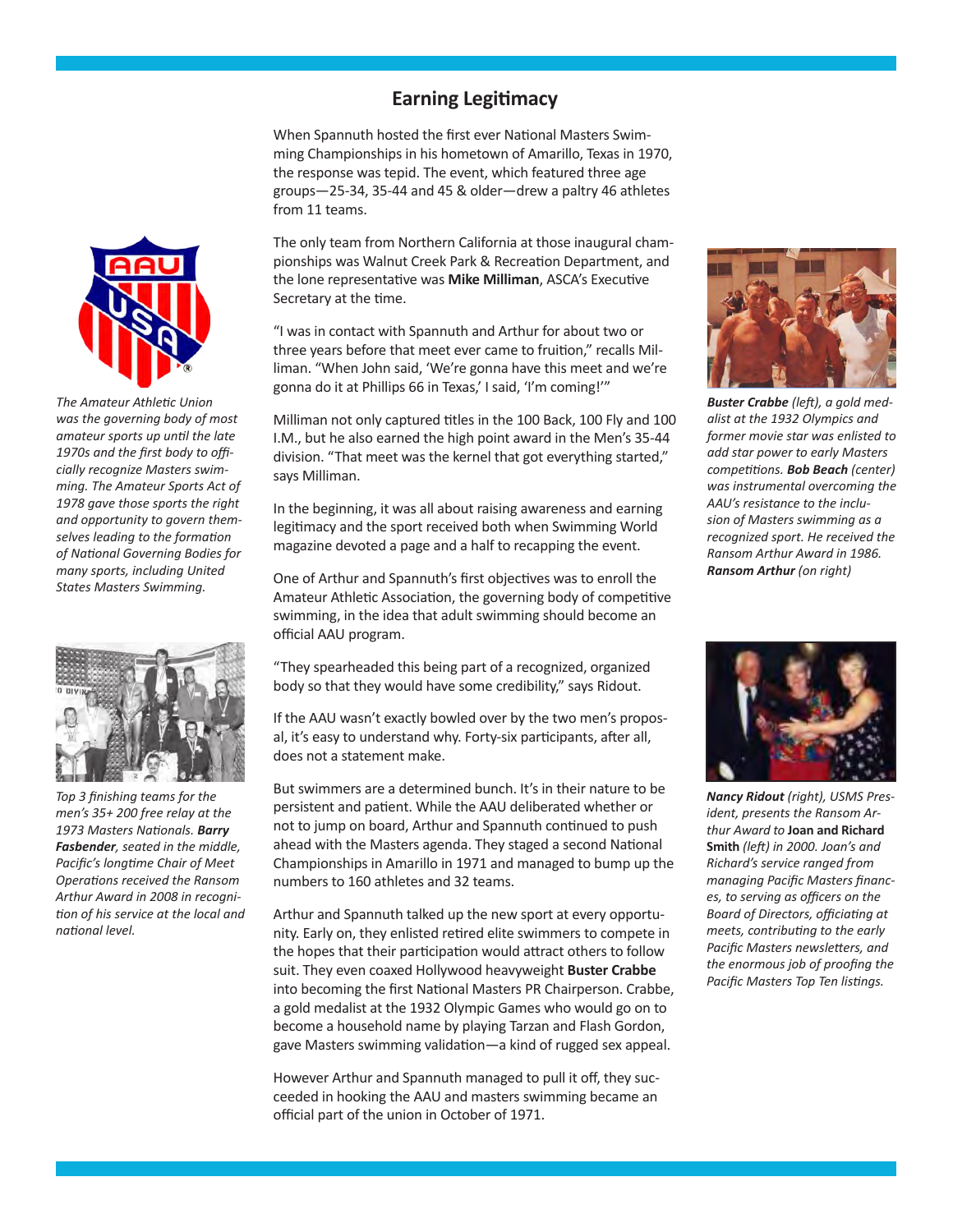### **A Movement Takes Hold in the Bay Area**



*Verne Scott served as Pacific Masters Chairman in the 80s. His vision and leadership created the foundation of today's Pacific Masters. His legacy continues as Pacific has the largest concentration of Masters swimmers in the world. Verne established the Pacific Masters Office which subsequently has proved instrumental in our success and campaigned for inclusiveness of all ages, especially those who wanted to swim but were younger than the 25 years old rule at the time. Pacific Masters recognized and included these younger swimmers in its program and his voice prevailed when a new age group 19-24 was also adopted by USMS.*



*Larkey Pool in Walnut Creek was the site of the first Pacific Masters competition. Shallow, with 6 narrow lanes, it pales in comparison to the competitive facilities in use today.*

When a triumphant Milliman returned to the Bay Area from the first Masters Nationals, he decided to stage his own meet a month later, in June of 1970. The totality of his marketing plan consisted of sending invitations to all the age group teams in the Pacific Association because he figured that most of the kids had parents who were former swimmers. "I put it on in Larkey Park in Walnut Creek," says Milliman. "It was not sanctioned by anybody or anything. We just did it."

Milliman's meet, the first ever Masters competition staged in the Bay Area, actually drew more swimmers than Spannuth's inaugural Nationals.

"We probably had about 60 people there," he says. "Somebody was already tabulating results at that time because it came out later that we'd broken 32 national records or something like that at the meet. Just about everyone who swam a race and won got a record. It was like that in the beginning."

One of the participants and record breakers at the Larkey Park meet was **Ray Taft**. Ray and his wife, **Zada**, were instrumental in planting the seeds of what is now the largest Local Masters Swimming Committee (LMSC) in the country. It was the Tafts, founders of the Taft Swim School in the mid-1950's, who started the San Mateo Master Marlins in 1971. The Marlins would later become the first officially registered Pacific Masters club.

The record books are awash with Ray and Zada's in-water exploits, but it is their efforts out of the pool that endeared them to the Bay Area swimming community and helped put the sport on the map.

"The Tafts were very fundamental to the whole thing," recalls Verne Scott, who began his tenure as Pacific Masters' first chairperson in 1979. "They took a real interest in [Pacific Masters] and they were very supportive."

**Dick Lewis**, a lifelong swimmer at 84, recalls that prior to the formation of masters swimming it was difficult to even find water time. "When I came back from the army, there was no swimming available," he says. "The pools didn't have lanes in them and they didn't allow lap swimming."

When Lewis, a teacher and coach at nearby Mills High School, caught wind of what the Tafts were up to with the Marlins, he jumped at the opportunity to get back into organized swim training. "I found out that there was a program going on in San Mateo," says Lewis. "I went down and started swimming with them after a 20 year layoff."

Lewis credits the Tafts' enthusiasm for not only drawing adults back into the pool, but for also making certain that the social side of the sport was just as important as the competitive side. He laughs when he recalls that the first thing everyone did after a lightly-attended, early era meet in Livermore, for example, was gather in the parking lot and tap a keg of beer.



*George Cunningham was instrumental in shaping Pacific Masters. He was an incredible ambassador for our sport, encouraged and provided our first audits, served on the Board of Directors, and created the Peggy Luchessi Award in memory of his sister who died while participating in a meet, presented annually to a Pacific Masters swimmer who brought joy to Masters swimming.*



*Peter Guadagni (left) Pacific Masters Chair 2012-2015 with Dick Lewis (right). Peter swam on Dick's high school swim team when Dick started his Masters career with the Tafts. As a 10 year old youth swimmer, Peter's first coaches were Ray and Zada Taft.*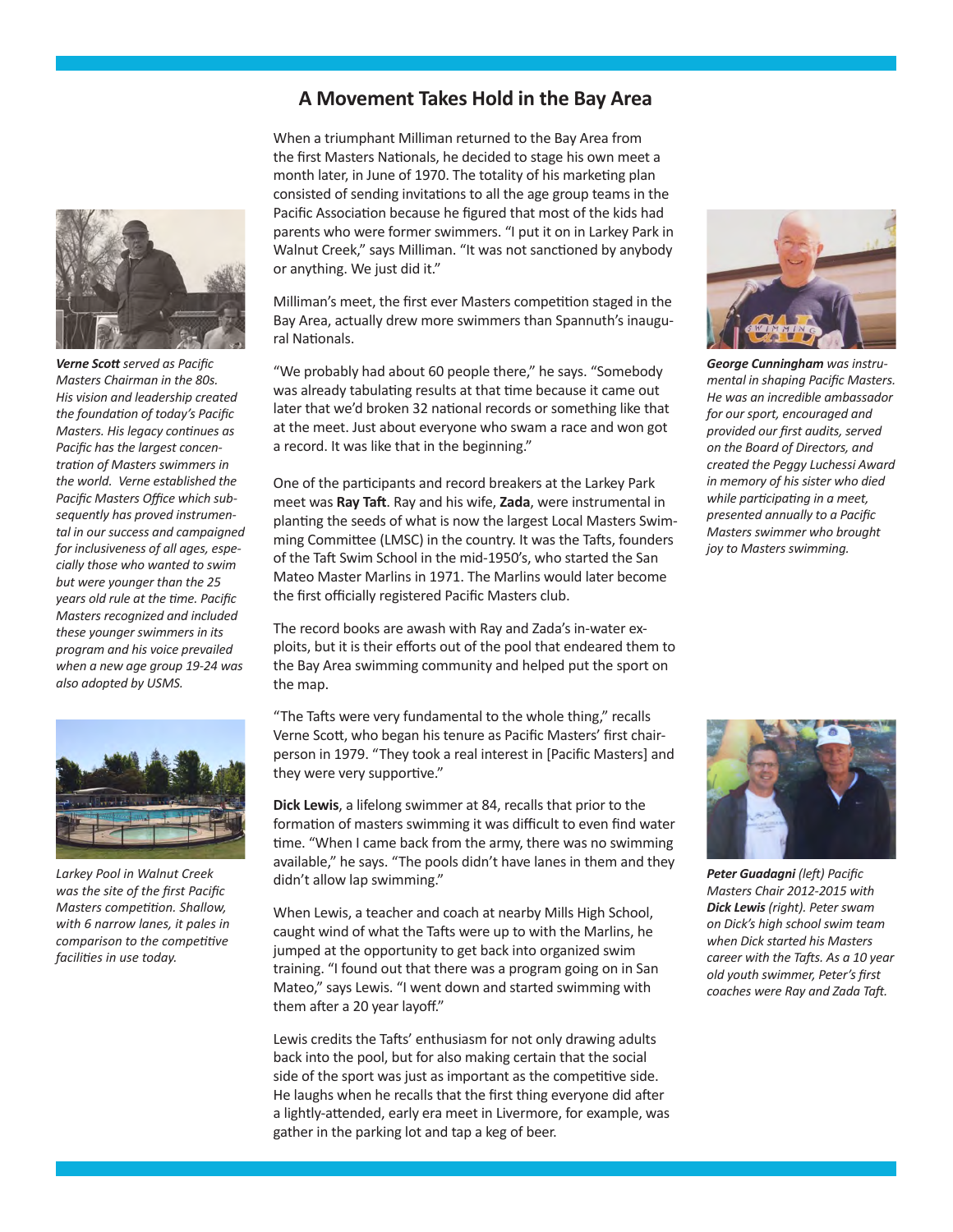In 1972, the Tafts brought the National AAU Masters Short Course Championships to Northern California and 325 swimmers showed up to race in San Mateo. Five year divisions were implemented for the first time, starting with the 25-29 age group, and 69-year-old **Bill Trask** from Montclair Swim Club in Oakland became the oldest swimmer to date to compete at a Masters nationals.

The official results from that meet show that a 51-year-old swimmer by the name of **James "Doc" Counsilman**, whose Indiana Hoosiers were at the top of the collegiate swimming world, was disqualified in the 200 yard breaststroke—which goes to show that while, yes, Masters swimming may have emphasized social interaction and friendly competition, it was far from being an environment where anything went.

# **It Takes a Village (of Swimmers)**

was Rinconada Masters (originally Fremont Hills Swim Team). Founded in 1973 by *Carol Macpherson* and *Cindy Baxter*, the team initially attracted less than two-dozen members. Thanks to Macpherson and Baxter's bottomless energy and passion, though, interest quickly swelled. The Tafts were certainly not alone in nurturing the fledgling Masters community in Northern California. Another early team

Rinconada, as was the case with all new Masters programs, initially took whatever lane space they could find at the community pool and built from there. "When we started, we asked for three lanes for Monday, Wednesday and Friday mornings," says Macpherson.

One of Arthur and Spannuth's principal tenets for keeping the growing population of adult swimmers engaged was to create tangible incentives. Staging local, regional and national competitions, offering race awards through eight places, establishing individual and team scoring systems, maintaining a detailed system that would recognize records, Top Ten rankings and All American honors—all of these features of USMS can be traced directly back to this philosophy.

And from the beginning, Baxter and Macpherson ascribed to this belief. "We started in January and in April there was the Masters Nationals down in Santa Monica," recalls Macpherson. "We took about fifteen swimmers with us."

San Mateo and Rinconada dominated Southern California's first championship meet, with San Mateo winning its second consecutive team title. The ensuing newspaper accounts of the two teams' exploits helped the sport gain even more traction. Macpherson, who as an age grouper trained under **Haines** at the Santa Clara Swim Club, approached her old coach with the idea of hosting a Masters Nationals. Haines readily agreed.



*selected as the 2011 USMS Local* 

*Club of the Year.*



*The success of Pacific Masters has resulted from the development of many strong clubs lead by outstanding coaches such as Mo Chambers (above). A former youth swimmer from upstate New York, Mo worked with the City of Mountain View to start what would become the Mountain View Masters. The club would eventually become one of Pacific Masters largest. Mo received the USMS Coach of the Year Award in 1996.*



>**W**hen the Amateur Athletic Union (AAU) Baxter and Macpherson were not about to let the excitement RAY TAFT and ZADA TAFT pass the coveted virtual Swim to *Ray and Zada Taft (left and*  second from left) established the **San Mateo Master Marlins in** 1971. In 1973, Carol Macpherson (second from right) and **Cindy Baxter** (right) started the Rinconada Masters. The Tafts and Cindy Baxter were Ransom Arthur 50 USMS SWIMMER | september - october 2006 | **w ww.usmsswimmer.c om** *Award winners in 1979 and 1981 respectively.*



*Dave Gray was a pivotal contributor to Pacific Masters. During his tenure as Chairman, Pacific Masters became incorporated as a 501(c)3 not-for-profit organization, encompassed open water swimming as an integral part of the program and wrote the rules and guidelines governing OW swimming that were the basis of those eventually adopted by USMS, streamlined meet operations, witnessed tremendous growth and built a hefty financial surplus, and championed inclusion of the youngest age group 19-24.*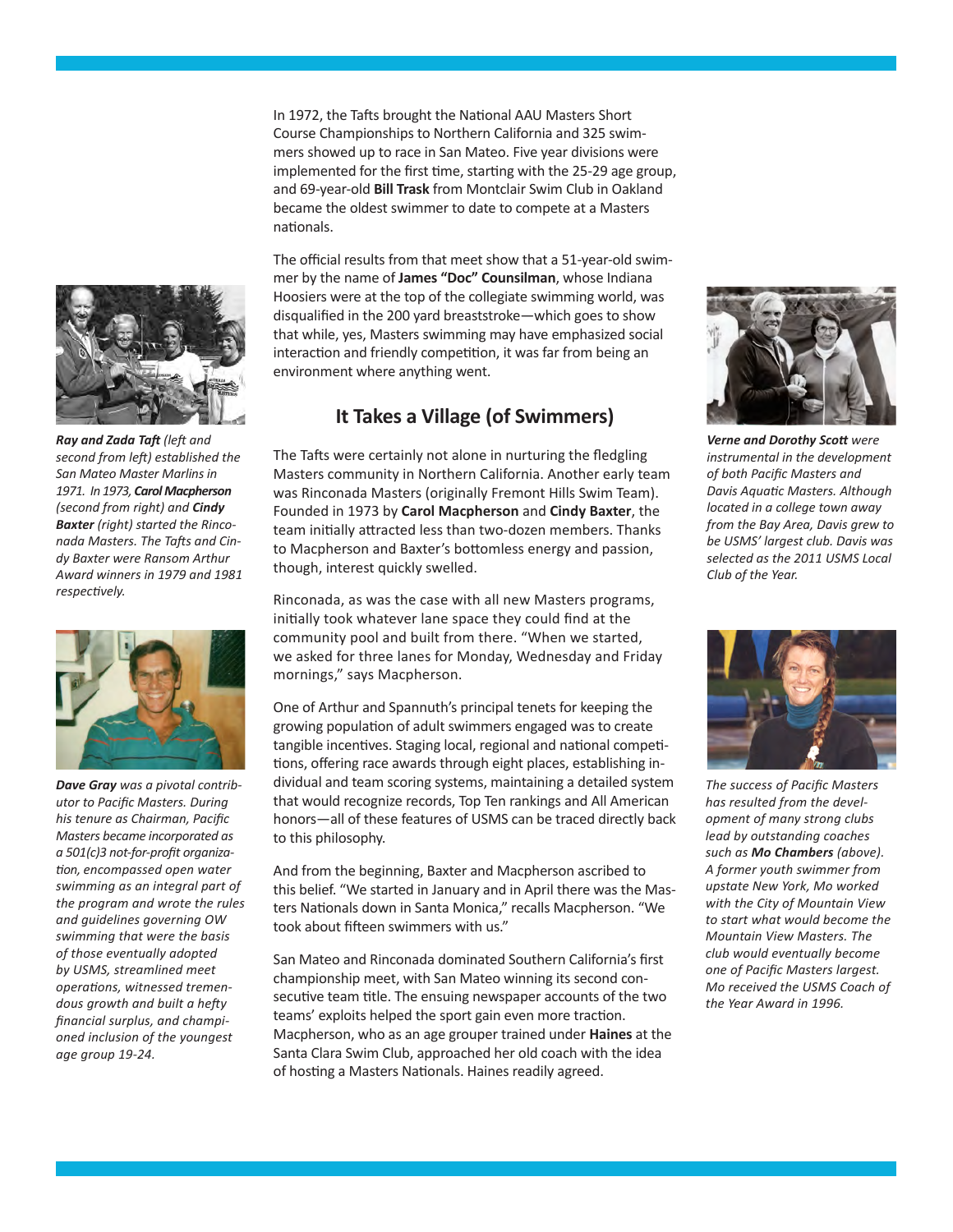

*The first triathlete to win international fame, Dave Scott (Verne and Dorothy's son) was Davis' first coach. Dave's sister Patti Scott-Baier is the longtime coach of the highly successful Tuolomne County Aquatic Masters.*



*Mike Collins was selected as the youngest United States Masters Swimming Coach of the Year in 1990 at the age of 22. He was the Head Coach at Davis Aquatic Masters, the largest single Masters program in the country, from 1989-1997. Collins was an assistant coach at the University of California Davis Men's Team from 1990-94. In his first year UC Davis placed 5th at the Division II NCAA's. In 1992 the team to moved up to 4th place. In 1993 Davis qualified a record 18 swimmers for nationals, and moved up to third.* 

Rinconada, in conjunction with San Mateo and De Anza, which had formed a Masters club under **Jerry Koch**, staged the 1974 Long Course Swimming Championships at the world famous Santa Clara International Swim Center. Rinconada and San Mateo again ruled the team standings, this time with Rinconada coming out on top.

"We had 90 swimmers at that time," says Macpherson. "I called up a lot of the swimmers I swam with at Santa Clara and got them all out swimming and training."

Lewis, for one, was astonished by how quickly the sport was catching on. "The thing just grew," he says. "It grew like crazy."

"It grew and grew and grew by leaps and bounds," says Macpherson, whose team has gone on to play host to dozens of competitions since its inception.

Programs big and small began to flourish throughout the Bay Area. Over time, the emphasis on Masters swimming gradually shifted from competition to fitness as more and more swimmers joining the program began to place a higher premium on the organized workouts and swim practice camaraderie than the actual racing.

Davis Aquatic Masters was established in March of 1974 with just eleven swimmers. Scott's son, **Dave Scott**, who would later become one of the most accomplished Ironman triathletes in history, took over the reins as DAM's first coach. The **Scotts**, including Verne's wife, **Dorothy**, helped lay the foundation of a team which today boasts a membership of over 500, one of the largest masters programs in the country.

In the East Bay, Walnut Creek Masters, established in 1976 and nurtured by coaching legend **Kerry O'Brien**, has grown to include a membership of over 400.

### **USMS — A League of Its Own**

When the AAU welcomed Masters swimming into its fold, the AAU had a stranglehold on the governance of all Olympics-related sports. During the 1970's, however, that authority began to erode under intense scrutiny. When President Carter signed off on the landmark Amateur Sports Act of 1978, the move was a game changer because it set the stage for the formation of sport-specific national governing bodies such as United States Swimming, the precursor of USA Swimming.

"I was there when the AAU fell apart," says Scott, who was struck by how dysfunctional the organization had become. "I went down to San Francisco several times in 1977 and 1978 to AAU meetings, and by and large they were a waste of time."

From the outside looking in, it seemed a foregone conclusion that USS would join forces with the burgeoning AAU Masters program under the umbrella of the new United States Aquatic Sports entity. But that turned out to be anything but the case.



*Kerry O'Brien's many efforts on behalf of Masters swimming and the success of his Walnut Creek Masters Club led USMS to recognize his legendary status by renaming its grass roots coaching award in his honor. He was also honored by USMS as its second recipient of the USMS Coach of the Year Award in 1987.*



*Carolyn Boak receives the 2001 Ransom Arthur Award from USMS President Nancy Ridout. Carolyn contributed knowledgeably and tirelessly for Pacific Masters. She helped to write the Guide to Operations, directed many meets, and managed her club. Carolyn was the Meet Director of the largest USMS National Championships, held at Stanford University in 1987.*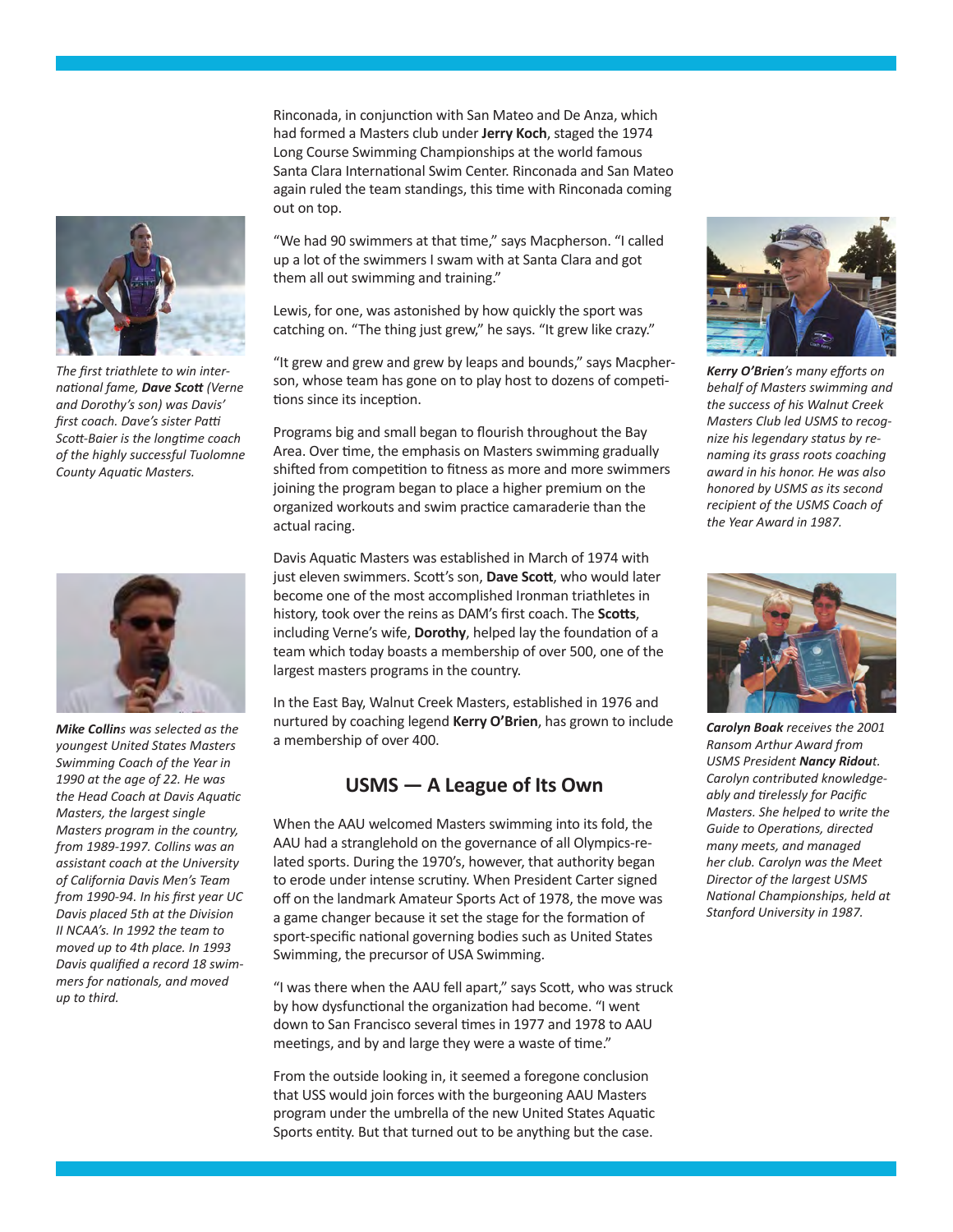

*For many years, for many members, Nancy Ridout was Pacific Masters. From 1982 through 2013 Nancy registered every Pacific member, ranked every Top 10 performance and recorded every record. In recognition of her service, Pacific Masters renamed its Distinguished Service Award in her honor.*



*Although Pacific Masters boasts a strong competitive program, most members, competitive or not, swim to keep healthy and fit. The camaraderie and support of lane mates is paramount to their experience.* 

"They wanted nothing to do with Masters," says Ridout. Even though Masters swimming had by then become an unstoppable force, Ridout recalls that the overriding sentiment at USS was that those pushing the Masters swimming agenda "were nothing more than a bunch of old [fogeys] trying to relive their youth."

The choice, she explains, was for Masters to either stay with the crumbling AAU or to incorporate. "We incorporated and USA Swimming has lived to regret its decision," says Ridout, whose tenure as USMS President ran from 1997 to 2001.

"At the time we were kind of flying blind," says Macpherson. "We were just trying to keep the committee together and keep people getting their membership cards, making sure we had insurance... It was that type of thing."

Scott used what he had learned in forming DAM as a blueprint for Pacific Masters. He, Ridout, Cindy Baxter, Carol McPherson and **Dore Schwab** were determined to avoid creating an AAUtype entity.

"It started more at the grass roots level," says Scott. "We decided to take the initiative and try to develop Pacific Masters in a manner that reflected our past experiences with the AAU in the hope that Pacific Masters would not be quite so bureaucratic and nonrepresentative. We spent quite a bit of time developing the general criteria for membership and a whole list of other things."

## **Pacific Masters Sets the Pace**

From its inception in 1971, Pacific Masters was founded on the spirit of inclusiveness and cooperation. According to Scott, Pacific Masters has managed to retain its identity, and to a large degree its autonomy, precisely because the organization was successful in getting its own rules in place before it even became part of USMS.

"I think there was a down-home, folksy approach that permeated through most of [Pacific Masters]," says Scott. "We were more flexible out here and we were more encouraging to beginning swimmers. We were more interested in providing an atmosphere that was more fun than competitive."

When DAM volunteered to host the first Pacific Masters Championships in June of 1977, over 300 swimmers participated and the ambiance reflected the type of vision Scott, Ridout and the others strove for.

"We made quite an effort to provide meals and a friendly atmosphere," says Scott. "We also helped with housing and things like that. Davis really made an effort to provide hospitality and to



*Dore Schwab was another remarkable and effective ambassador for Pacific Masters and for our sport. He served as Pacific Masters Chairman, At-Large Board member, Marketing Chair, and was on the ground floor of organizing and administering Pacific Masters beginning in 1972.* 



*Pacific Masters 2001 Ransom Arthur Award presented to Carolyn Boak with former Pacific Masters winners. From left - Joan Smith & Richard Smith (2000), Nancy Ridout, USMS President (1994), Carolyn Boak (2001), Tom Boak (1991), Cindy Baxter (1981).*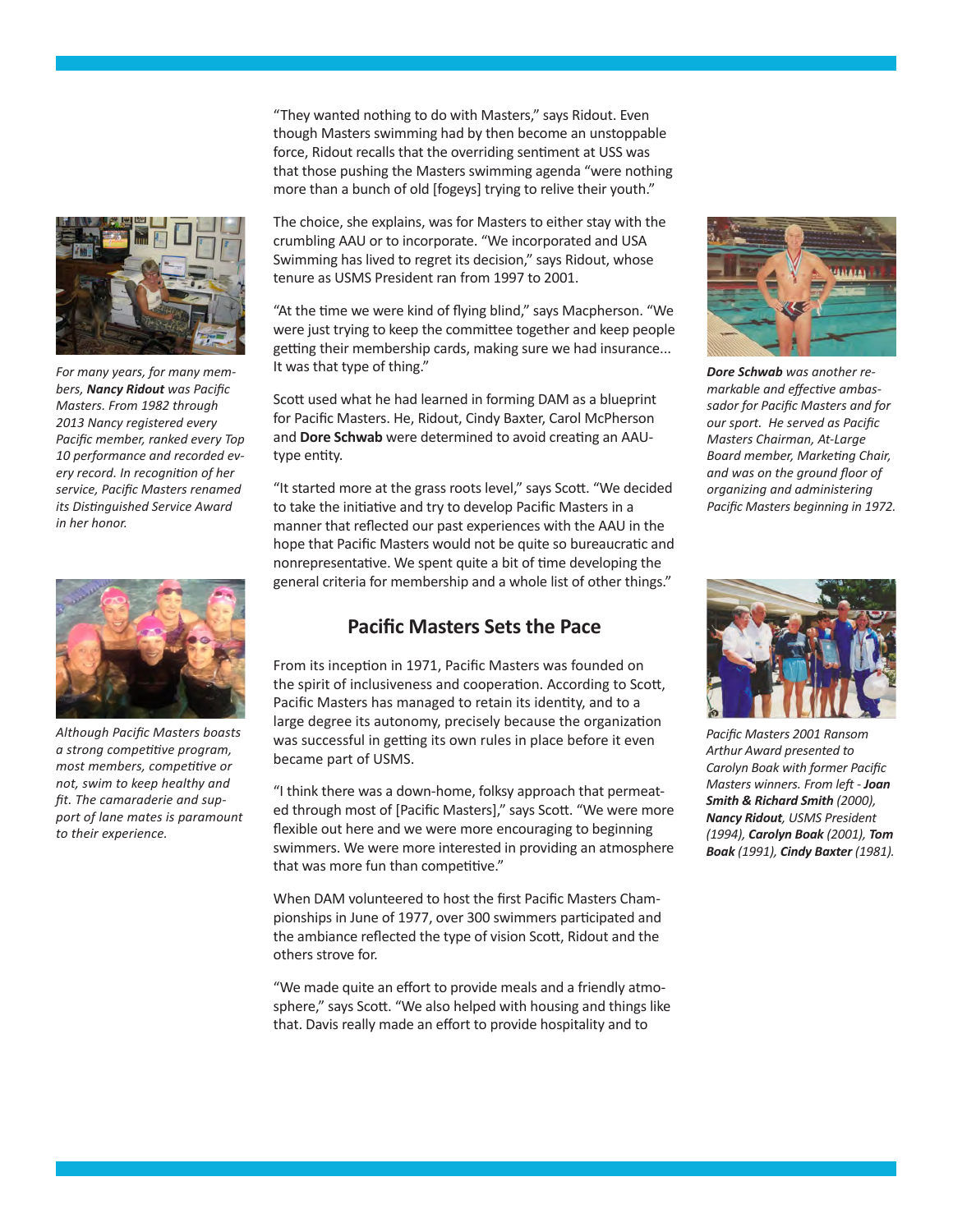#### make it a fun event."

Scott's tenure as chairperson also coincided with Pacific Masters inaugural open water competition, when DAM introduced the Lake Berryessa Swim on June 6, 1982. Over 400 swimmers attended, and the event continues to be one of the crown jewels in Pacific Masters annual open water schedule.

"I found over the years when I was involved with Pacific Masters that there was a great willingness of people," says Scott. "If you told them what you thought needed to be done, they'd do it."

By the time of USMS's incorporation in 1981, Ransom Arthur's idea of an adult swimming program had become a world-wide phenomenon. Enrollment sailed past the 11,000 mark and that summer's nationals in Irvine, California drew 1,209 swimmers from 128 teams, one-third of whom traveled to the meet from outside the U.S.

The numbers in Northern California continued to trend upward as well. "In 1982 we had 1,606 swimmers registered with Pacific Masters," says Ridout. "We went from 1,600 to 2,000 to 2,300 to 3,100... It just kept growing after that."

At the end of 2013, Pacific Masters had a whopping 11,259 registered swimmers, well more than twice as many as the next largest LMSC.

But Pacific Masters weighty contributions to the success of USMS over the years have always gone far beyond mere enrollment numbers. In the pool, Pacific Masters swimmers have established thousands of National and World records and have earned countless Top Ten rankings. Out of the pool, a number of Pacific Masters members have served on the USMS board of directors and have acted as officers, committee chairs and convention delegates for the organization. These passionate individuals have helped shape Masters swimming's vision and direction not just in the United States but around the globe.

It only made sense that Pacific Masters, long the trendsetter for USMS, would play host to the 11th FINA World Masters Championships in the summer of 2006, the first ever to be staged in California. The event, which drew 5,535 swimmers and 1,789 divers, synchronized swimmers, water polo players and open water swimmers from over 60 countries, was the culmination of years of hard work and logistical planning headed by Pacific Masters administrative volunteers.

Milliman, who swam at the meet, couldn't help but shake his head in amazement at the transformation he had witnessed since his first trip to the little meet in Amarillo 36 years before.

"Wow," he says, laughing at the memory. "And to think that we started the whole thing, here in the United States."



*Championships at Stanford. 2008 Ransom Arthur Award Winner Barry Fasbender (3rd from right) was director of the event's swim competition.*



*Michael Moore (left) presenting FINA flag to representative from Perth, site of the next (2008) FINA Masters Championships. Michael is a key figure in the growth of Pacific Masters. He has held multiple leadership positions including Chairman from 2002 to 2011. Michael has been the Pacific Masters Web Master since he created the web site in 1995; he also created and published Pacific's emailed newsletter, the Update, for 14 years. For over 2 decades he has officiated Pacific Masters meets. Michael's service extends to USMS where he has served on many committees and been a member of its Board of Directors.*



*Adult open water swimming competition was largely created and continuously enhanced by Pacific Masters. It has become an immensely popular component of our program. Although there is stiff competition for the top places many participants take just pride in completing open water swims of 1 to 10 kilometers.*



*While the concept of competition for adults was originally controversial, Pacific Masters sanctions 12 to 20 pool meets each year with participants from 18 to over 90.*